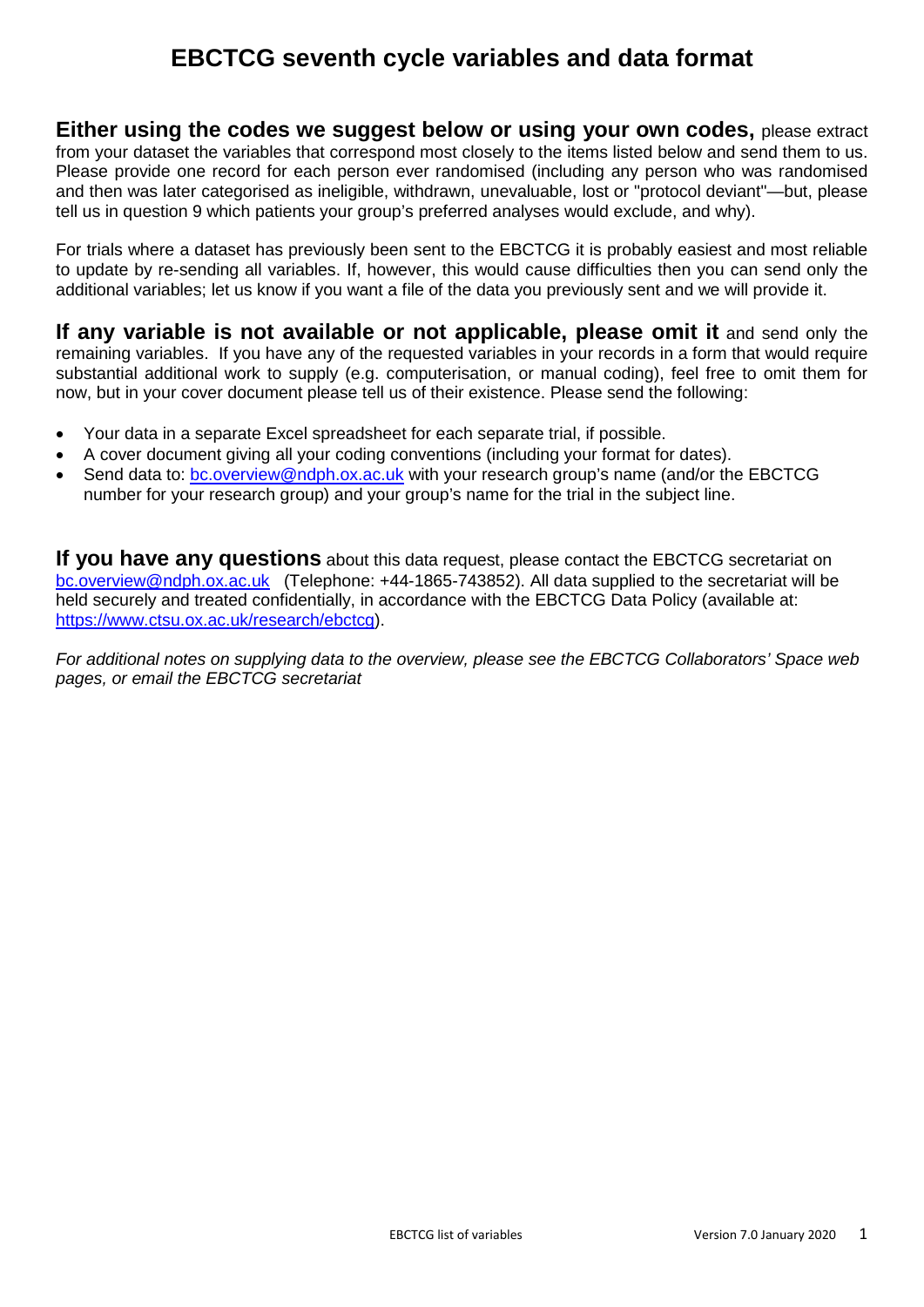#### *A) Randomisation and patient characteristics (Q1–9)*

- **1. Your patient identifier** *(preferably specifying uniquely which trial as well as which patient)*
- **2. Date of randomisation** *(specify your format for dates [in your covering document])*
- **3. Allocated treatment** *(specify your codes)*
- **4. Age** at randomisation *(years )* **NB Here & everywhere else, leaving an item Blank means Not Known**
- **5. Height** at randomisation *(m)*
- **6. Weight** at randomisation *(kg)*
- **7. Menopausal status** at randomisation *(1=pre-, 2=peri-, 3=postmenopausal with intact ovaries & uterus, 4=ovarian ablation, 5=hysterectomy, 6=both [ie, 4 and 5]), 7=artificial, 8=male patient)*
- **8. Did chemotherapy cause apparently permanent cessation of menses?** *(1=no/not applicable, 2=yes)*
- **9. Would your group's preferred analyses exclude this patient?** NB A few trial patients may be randomised in error, otherwise ineligible, lost with no follow-up, unevaluable or withdraw consent. *(1=no known reason for exclusion, 2=yes [specify main reason(s) for preferring exclusion, if known])*

### *B) Surgical details (Q10–11; or, define and use your own codes)*

- **10. Breast surgery** *(1=none, 2=only lumpectomy or wide local excision, 3=quadrantectomy or sector resection, 4=partial mastectomy, 5=simple or total mastectomy, 6=radical mastectomy, 7=modified radical mastectomy)*
- **11. Axillary surgery** *(1=none, 2=sentinel node biopsy only, 3=axillary sampling, 4=surgical clearance of less than levels I & II, 5=full clearance of axillary levels I & II, 6=clearance of more than levels I & II, 7=axillary clearance, but levels cleared unspecified)*

# *C) Pathological nodal status (Q12–13; or, use your own codes [eg, TNM])*

Note: In patients receiving neo-adjuvant treatment (or in trials where neo-adjuvant or axillary treatment differs between groups) give nodal status prior to neo-adjuvant (or axillary) therapy in section K

- **12. Sentinel node biopsy** *(1=not done; 2=done and negative for cancer; 3=no greater involvement than isolated tumour cells [<0.2 mm and/or < 200 cells]; 4=no greater involvement than micrometastases [>0.2mm or >200cells but ≤2mm]; 5=macroscopic nodal deposits [>2 mm]; 6=positive but size unknown)*
- **13. Axillary status** *(specify codes, or: 1=pN- histologically; 2=N- other/unknown method; 3=1-3 positive nodes ; 4=4-9 [or 4+] positive; 5=10+ positive; 6=N+ histologically, unknown number; 7=N+ other/unknown method)*

#### *D) Tumour characteristics (Q14–18; or, use your own codes [eg, TNM])*

- **14. Method first detected** *(1=mammographic screening, 2=incidental, 3=symptomatic, 4=other)*
- **15. Laterality** *(1=left, 2=right, 3=bilateral)*
- **16. Pathological grade prior to any neo-adjuvant therapy** *(1=well differentiated, 2=moderately,3=poorly)*
- **17. Histological type** (if not locally determined please state)*(1=invasive, not otherwise specified, 2=ductal, 3=lobular, 4=other invasive, 5=mixed, 6=carcinoma in situ (CIS) only)*
- **18. Tumour diameter:** largest diameter of excised primary *(mm)*

#### *E) Receptor status (Q19–27; or, use your own codes)*

Note: In trials with some neo-adjuvant treatment give receptor status prior to any neo-adjuvant therapy

- **19. Summary of Estrogen Receptor (ER) status of primary tumour** *(1=ER-poor, 2=ER+, 3=ER++*
- *[define in cover document, unless ER-poor is <10 fMol/mg and ER++ is ER definitely ≥100 fMol/mg])*
- **20. Quantitative ER measurement** *(measured in central/reference lab if possible, otherwise best available)*
- **21. Units for ER** *(1=fMol/mg, 2=% +ve by IHC, 3=Allred score [category score], 4=H-score, 9=other [specify]*)
- **22. Summary of Progesterone Receptor (PR) status of primary tumour** *(1=PR-poor, 2=PR+, 3=PR++ [define in cover document, unless PR-poor is <10 fMol/mg and PR++ is PR definitely ≥100 fMol/mg])*
- **23. Quantitative PR measurement** *(done in central/reference lab if possible, otherwise best available)*
- **24. Units for PR** *(coded as Q21)*
- **25. Summary of HER2 status of primary** *(1=negative/normal, 2=positive/over-expressing)*
- **26. Quantitative HER2 measurement** *(done in central/reference lab if possible, otherwise best available)*
- **27. Units for HER2** *(1=IHC [% staining], 2=IHC score [0, 1+, 2+, 3+], 3=FISH [# copies], 4=FISH [HER2:CEP17 ratio], 5=CISH [# copies], 6=CISH [HER2:CEP17], 9=other [please specify])*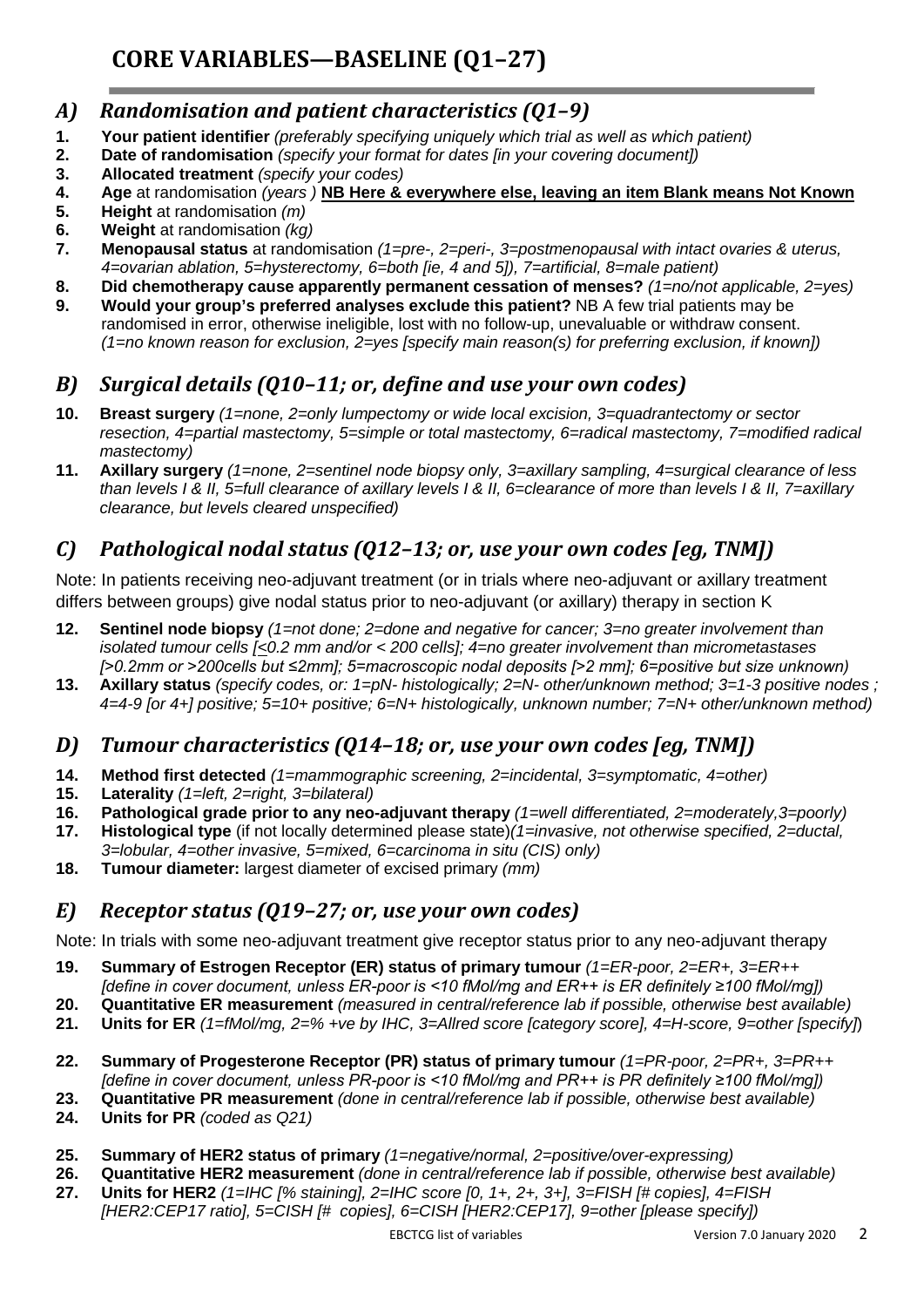#### *F) Non-compliance before any recurrence (Q28–29; or, use your own codes)*

- **28. Any substantial deviation from trial treatment allocation (before any breast cancer recurrence)?**  *(1=no, 2=never started, 3=discontinued, 4=switched to opposite trial group, 5=other [specify])*
- **29. Date of first such deviation from allocated treatment** *(ignore deviations after recurrence)*

#### *G) Cancer recurrence and second cancers (Q30–40; or, use your own codes)*

- **30. Any recurrence of invasive breast cancer (ie, locoregional, contralateral or distant)?**  NB Includes any occurrence of new ipsilateral or contralateral breast cancer *(1=no, 2=yes)*
- **31. If no: Date patient last known to be free of such recurrence; If yes: Date of first such recurrence**
- **32. Site of first distant recurrence (ie, possibly distant; not just locoregional/contralateral)**  *(1=no distant recurrence, 2=recurrence-unknown if distant, 3=distant recurrence-unknown site(s), 4=only in distant soft tissue, 5=only in distant nodes, 6=only in bone, 7=only visceral, 8=only in CNS, 9=multiple sites including bone but not CNS/brain, 10=multiple sites not including bone or CNS/brain, 11=multiple sites including CNS/brain but not bone, 12=multiple sites including CNS/brain and bone)*
- **33. Date of first distant recurrence** NB Locoregional recurrence can precede first distant recurrence
- **34. Site of first locoregional recurrence** *(1=no locoregional recurrence recorded, 2=multiple or unspecified locoregional sites 3=only in breast [new or recurrent invasive cancer] or chest wall, 4=only in axilla, 5=only in other locoregional nodes [eg, infraclavicular fossa], 6= multiple locoregional sites, 7=only in internal mammary nodes, 8=only in supraclavicular nodes, 9=tumour bed, 10=breast but known not tumour bed, 11=CIS only (if index CIS or if subsequent invasive cancer not collected))*
- **35. Date of first locoregional recurrence**
- **36. Contralateral breast cancer?** *(1=no, 2=yes: new invasive cancer thought to have arisen during follow-up in the contralateral breast, 3=CIS only (if index CIS))*
- **37. Date of first contralateral breast cancer** *NB If patient had more than one second malignancy during follow-up, repeat variables 37-39 for each.*
- **38. Site of any second malignancy** *[except breast cancer (including contralateral)]* **during follow-up** *(Describe ALL sites. Use and specify your own codes; if you use ICD codes specify revision, eg ICD-9 or ICD-10)*
- **39. Date of this second malignancy**
- **40. MIGHT this have been a breast cancer metastasis?** *(1=no, 2=possibly/not yet certain [eg, possible lung, liver, bone or brain metastasis: please do not report definite breast metastases as second cancers]*)

#### *H) Survival (Q41–43)*

- **41. Is patient known to have died?** *(1=no, 2=yes)*
- **42. If NO: Date patient last known to be alive; If yes: Date of death**
- **43. If YES: Cause of death** *(use and specify your own codes; if you use ICD codes specify which version, eg ICD-9 or ICD-10)*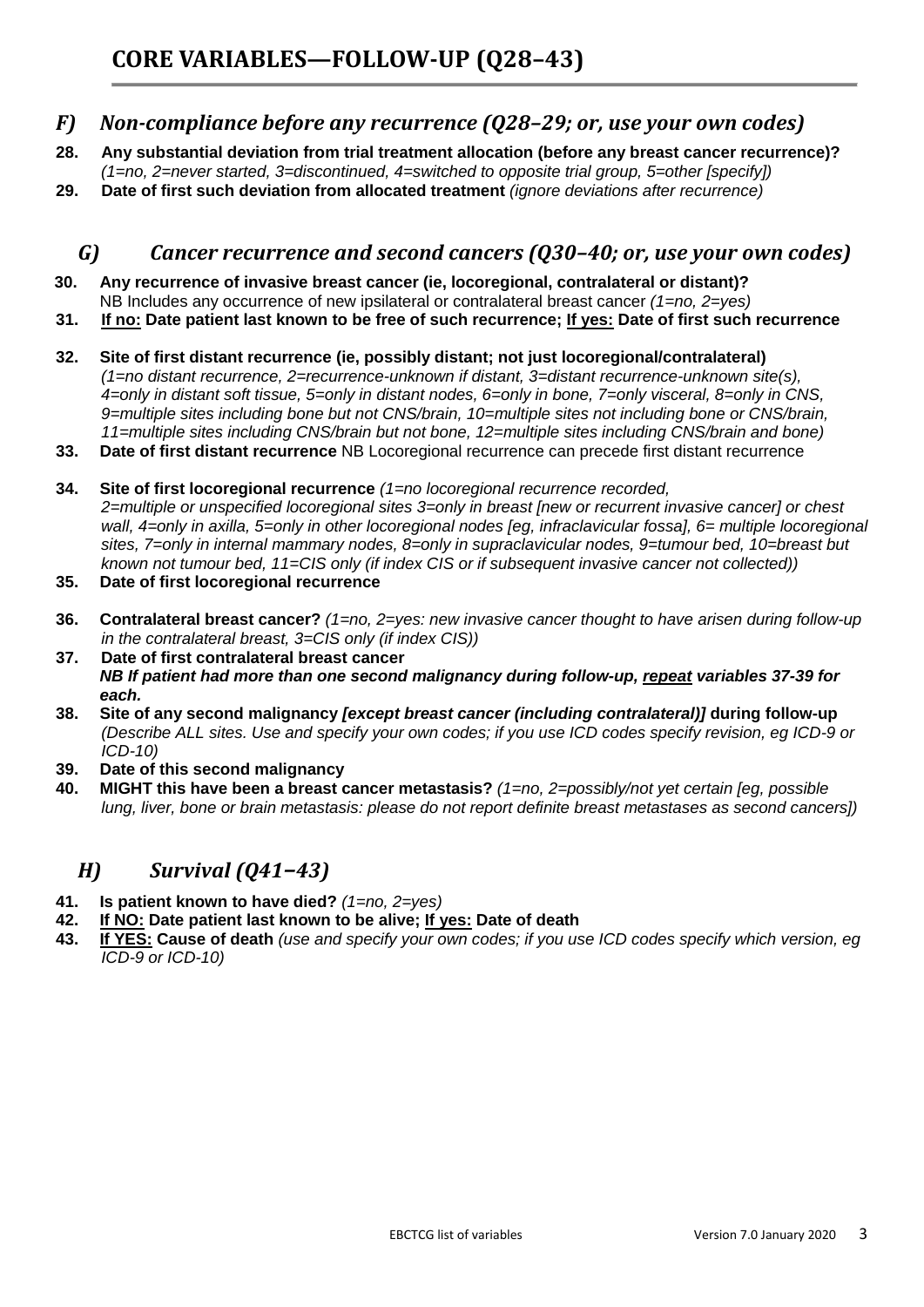#### *I) Additional tumour marker data (Q44–52; or, use your own codes)*

Note: If tests of gene expression or special tests of IHC quantitation were done on the excised primary then please send a separate file in your own format with the fully detailed set of results on each individual.

- **44. Summary of gene-expression status of primary tumour** *(1=low risk, 2=intermediate risk, 3=high risk): NB Please also provide the fully detailed gene expression results for each patient as a separate dataset.*
- **45. Quantitative gene-expression prognostic score** *(best available single numerical measure)*
- **46. Prognostic score used to quantify gene expression profile** *(use own code, or: 1=OncotypeDx prognostic score, 2=Mammaprint prognostic score, 3=EndoPredict, 4=Prosigna,9=other [please specify])*
- **47. Summary of Topo-isomerase II alpha (TOPO2A) status of primary tumour**  *(1= normal [ie, no gene over-expression or deletion], 2=positive/over-expressing, 3=deleted)*
- **48. Quantitative TOPO2A measurement** *(done in central/reference laboratory if possible)*
- **49. Units for TOPO2A** *(1=IHC [% staining], 2=IHC score [0, 1+, 2+, 3+], 3=FISH [number of copies], 4=FISH [TOPO:CEP17 ratio], 5=CISH [# copies], 6=CISH [TOPO:CEP17], 9=other [please specify])*
- **50. Summary of Proliferation Index of primary tumour** *(1=low, 2=intermediate, 3=high)*
- **51. Quantitative Proliferation Measure** *(best available numerical measure, in central/ ref lab if possible)*
- **52. Factor measured for Proliferation Index** *(1=S-phase fraction [%], 2=thymidine labelling index [%], 3=Ki-67 by IHC [% staining], 9=other [please specify]*)

#### *J) Non-fatal adverse events (Q53–54; omit if not sought)*

Note: Some treatments may cause or prevent bone fractures, cardiovascular events, lymphoedema, or lung fibrosis. Please describe all such events (eg, hip fracture, spinal fracture, myocardial infarction, stroke, pulmonary embolus, episode of cardiac failure) if, but only if, such events were sought and recorded systematically for all arms of the trial.

#### **If more than one such event was recorded, repeat variables 52-53 for each.**

- **53. Nature and severity of event** *(use your own codes; if you use ICD codes, specify which version, eg ICD-9 or ICD-10, and if you use CTC Adverse Event codes, please specify version number, eg CTCAE-3 or CTCAE-4)*
- **54. Date of event**

## *K) Trials with some neo-adjuvant systemic therapy or where axillary treatment differs between groups (Q55–59; or, use own codes)*

- **55. Apparent axillary nodal status (clinical, radiological or other) before neo-adjuvant** *(1=N-, 2=N+)*
- **56. Apparent tumour diameter (clinical or radiological) before neo-adjuvant***:* largest diameter *(mm)*
- **57. Operability before any neo-adjuvant therapy** *(define your own codes, or:*
- *1=Breast-conserving surgery feasible, 2=Mastectomy but not BCS feasible, 3=inoperable, 4=uncertain operability)*
- **58. Breast tumour response after completion of neo-adjuvant** *(define your own codes, or: 1=clinically complete response [cCR] & negative pathology (for invasive disease and DCIS), 2=cCR with DCIS, 3=cCR with invasive cancer remaining pathologically, 4=cCR with no pathological information, 5=partial response, 6=stable disease, 7=progression [define 5–7])*
- **59. Axillary response after neo-adjuvant** *(coded as Q58)*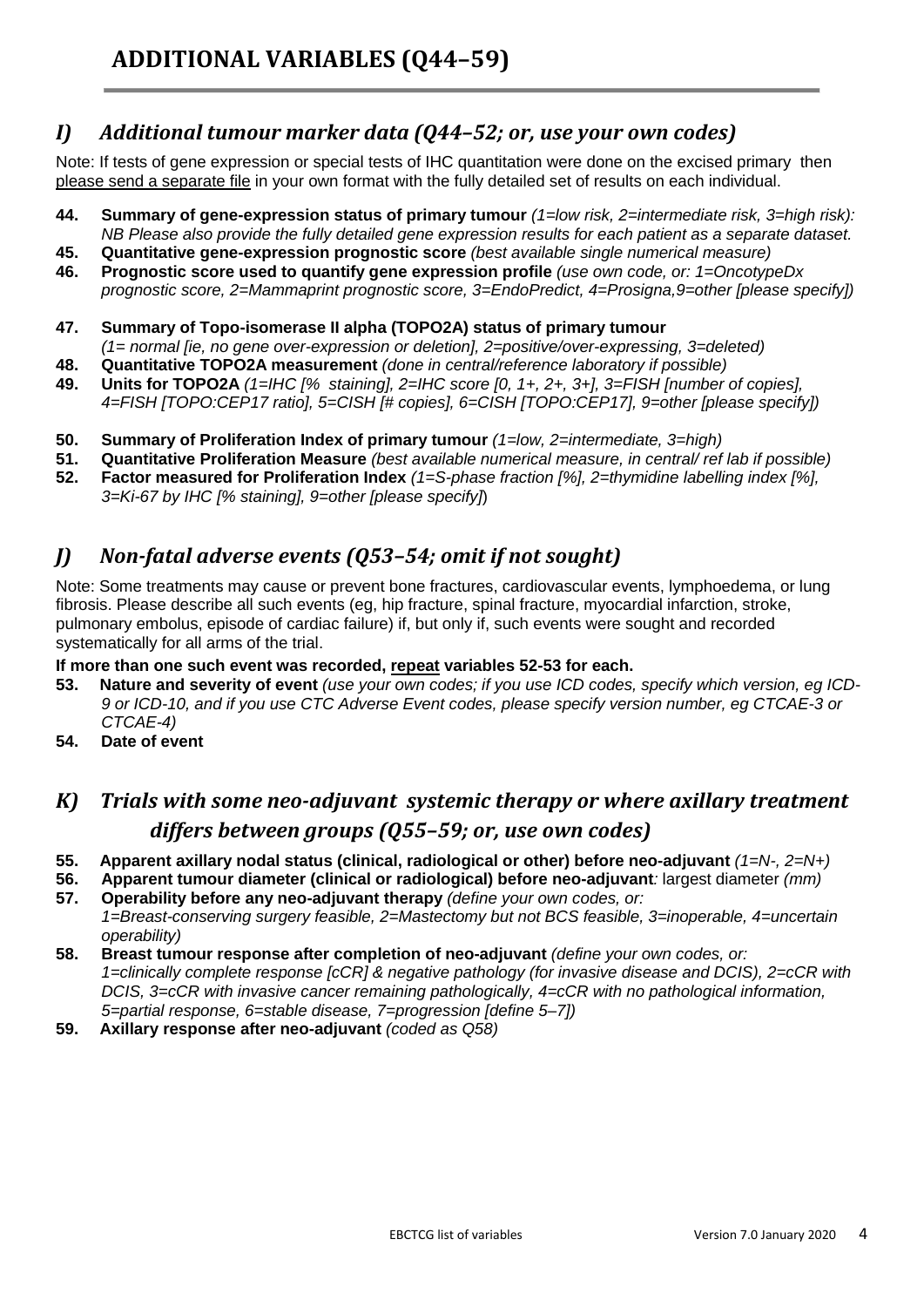# **ADDITIONAL VARIABLES FOR SPECIFIC META-ANALYSES (Q60–87)**

For some meta-analyses we may need additional information on surgery, radiotherapy, adjuvant treatments received, or additional tumour markers but this section does not need to be completed for most meta-analyses so omit unless specifically requested.

### *L) Trials of extended endocrine therapy (Q60***–***63)*

Note: This information is needed only for trials of longer versus shorter endocrine therapy

- **60. Endocrine therapy given prior to randomisation** *(1=Tamoxifen, 2=Aromatase Inhibitor, 3=Tamoxifen then Aromatase Inhibitor, 4=Aromatase Inhibitor then Tamoxifen, 5=Other (specify))*
- **61. Date initial endocrine therapy started** *(Approximate date, or date of surgery if unknown)*
- **62. Date of first switch from tamoxifen to AI, or vice versa** *(if applicable)*
- **63. Date initial endocrine therapy completed** *(Approximate date)*

# *M) Details of additional treatments for trials of local, biological, or endocrine therapy (Q64***–***68)*

- **64. Neoadjuvant chemotherapy received** *(1=no, 2= non-anthracycline, non-taxane, 3=anthracycline, nontaxane, 4=taxane+anthracycline, 5=other taxane-containing, 9=Yes – type unknown)*
- **65. Adjuvant chemotherapy received** *(as for Q64)*
- **66. Endocrine therapy received** *(1=no, 2=tamoxifen, 3=aromatase inhibitor, 4=sequential tamoxifen and aromatase inhibitor, 5=ovarian ablation/suppression alone, 6=ovarian ablation+tamoxifen, 7=ovarian ablation + aromatase inhibitor, 9=Yes – type unknown))*
- **67. HER2 directed therapy received** *(1=no, 2=Yes)*
- **68. Radiotherapy received (irrespective of site)** *(1=No, 2=Yes)*

#### *N) Additional therapy details for trials of local therapy (Q69***–***79)*

- **69. Date of first breast surgery** *(dd/mm/yyyy)*
- **70. Site of tumour in breast quadrant** *(1=lateral, 2=medial, 3=central, 4=medial or central, 5=not specified)*
- **71. Lymphovascular invasion** *(1=no, 2=yes)*
- **72. Date of first axillary surgery** *(dd/mm/yyyy)*
- **73. Total number of sentinel lymph nodes excised and examined pathologically** *(-1=none, 1=one, 2=two, etc)*
- **74. Number of sentinel lymph nodes excised and were:** 
	- **a. isolated tumour cells [≤0.2 mm and or ≤200 cells]** *(-1=none, 1=one, 2=two, etc)*
	- **b. micrometastasis (>0.2mm or >200cells but ≤2mm)** *(-1=none, 1=one, 2=two, etc)*
	- **c. macroscopic nodal deposits [>2 mm]** *(-1=none, 1=one, 2=two, etc)*
	- **d. positive (unknown whether ITC, micro or macrometastasis)** *(-1=none, 1=one, 2=two, etc)*
	- **e. negative** *(-1=none, 1=one, 2=two, etc)*
- **75. Radiotherapy to whole breast/chest wall** *(1=No, 2=Yes)*
- **76. Radiotherapy to partial breast** *(1=No, 2=Yes)*
- **77. Radiotherapy to supraclavicular fossa** *(1=No, 2=Yes)*
- **78. Radiotherapy to axilla** *(1=No, 2=Yes)*
- **79. Radiotherapy to internal mammary chain** *(1=No, 2=Yes)*

#### *O) Additional details for trials of DCIS (Q80***–***84)*

- **80. Closest relevant excision margin** *(please give in mm where available; 99=no excision performed)*
- **81. Diagnosis at entry** *(1=DCIS only, 2=DCIS+LCIS, 3 = DCIS (+/- LCIS) with microinvasion, 4=unknown)*
- **82. Comedo** *(1=Present, marked or severe; 2=Present, moderate; 3=Present, slight; 4=Present, NOS; 5=Absent; 6=Unknown)*
- **83. Architecture** *(1=Cribriform; 2=Micropapillary; 3=Papillary; 4=Solid; 5=Other (please specify), 6=Unknown)*
- **84. Focality** *(1=Unifocal;2=Multifocal/multicentric;3=Unknown)*